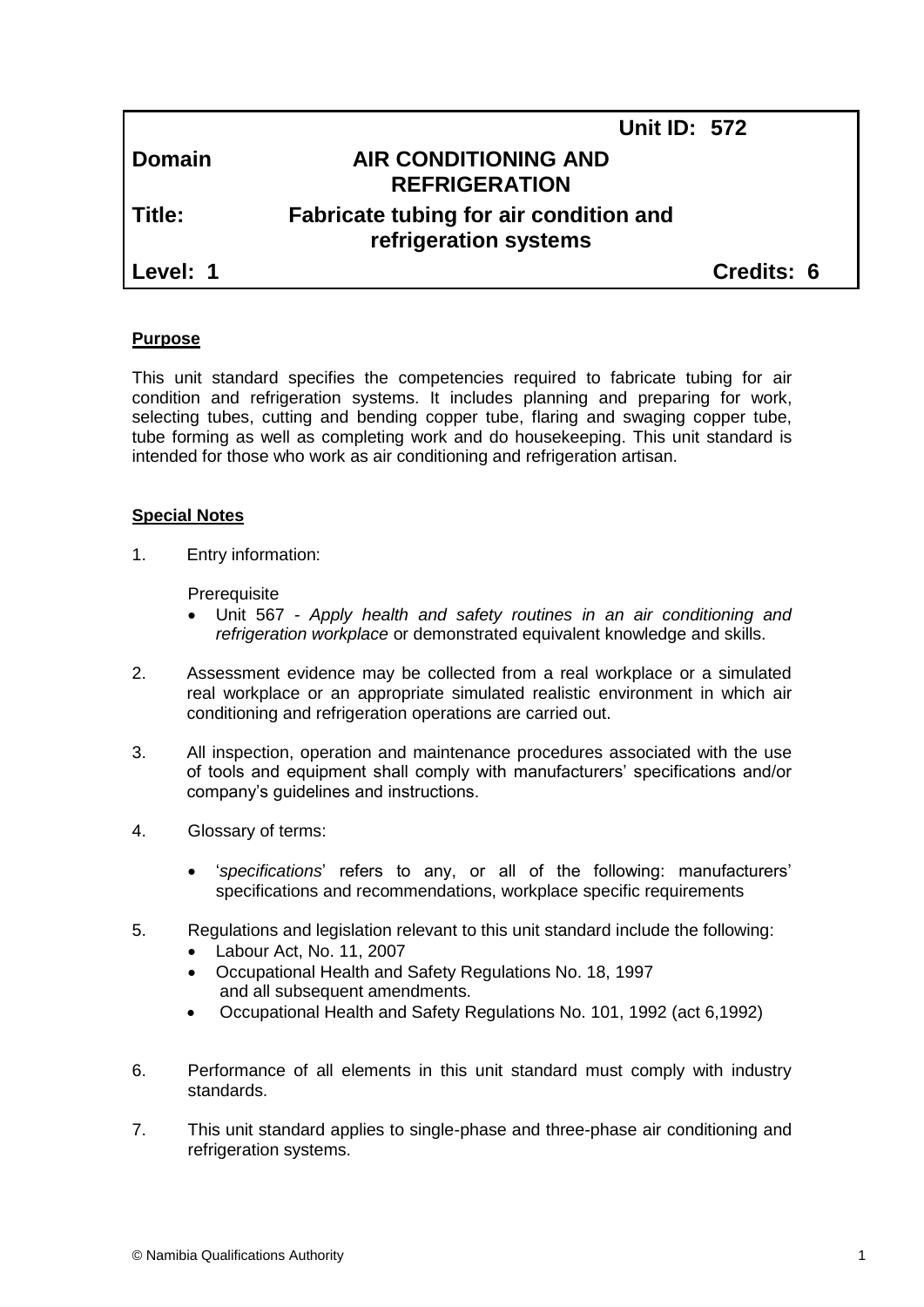# **Quality Assurance Requirements**

This unit standard and others within this subfield may be awarded by institutions which meet the accreditation requirements set by the Namibia Qualifications Authority and the Namibia Training Authority and which comply with the national assessment and moderation requirements. Details of specific accreditation requirements and the national assessment arrangements are available from the Namibia Qualifications Authority and the Namibia Training Authority. All approved unit standards, qualifications and national assessment arrangements are available on the Namibia Training Authority website [www.nta.com.na.](http://www.nta.com.na/)

# **Elements and Performance Criteria**

# **Element 1: Plan and prepare for work.**

#### **Performance Criteria**

- 1.1 Work instructions, including job cards, specifications and operational details are obtained, confirmed and applied.
- 1.2 Workplace inspection, equipment defect identification, assessment of conditions and hazards and determination of work requirements is carried out.
- 1.3 Safety requirements are followed in accordance with safety plans and policies.
- 1.4 Tools and equipment selected to carry out tasks are consistent with the requirements of the job, checked for serviceability and any faults rectified or reported prior to commencement.
- 1.5 Material requirements are identified and obtained in accordance with job card and/or specifications.
- 1.6 Materials are safely handled and located ready for use in line with workplace procedures.
- 1.7 Technical and/or calibration requirements for tools and equipment are sourced and implemented in line with workplace procedures.
- 1.8 Environmental protection requirements are identified and applied in line with environmental plans and regulatory obligations.

# **Element 2: Select tube.**

#### **Performance Criteria**

- 2.1 Procedures and information required for selecting tubes are identified and sourced in line with workplace procedures.
- 2.2 Suitable tube sizes are selected to match the type of installations in line with workplace procedures.
- 2.3 Fabrication methods are identified and suitable for different joints in line with workplace procedures.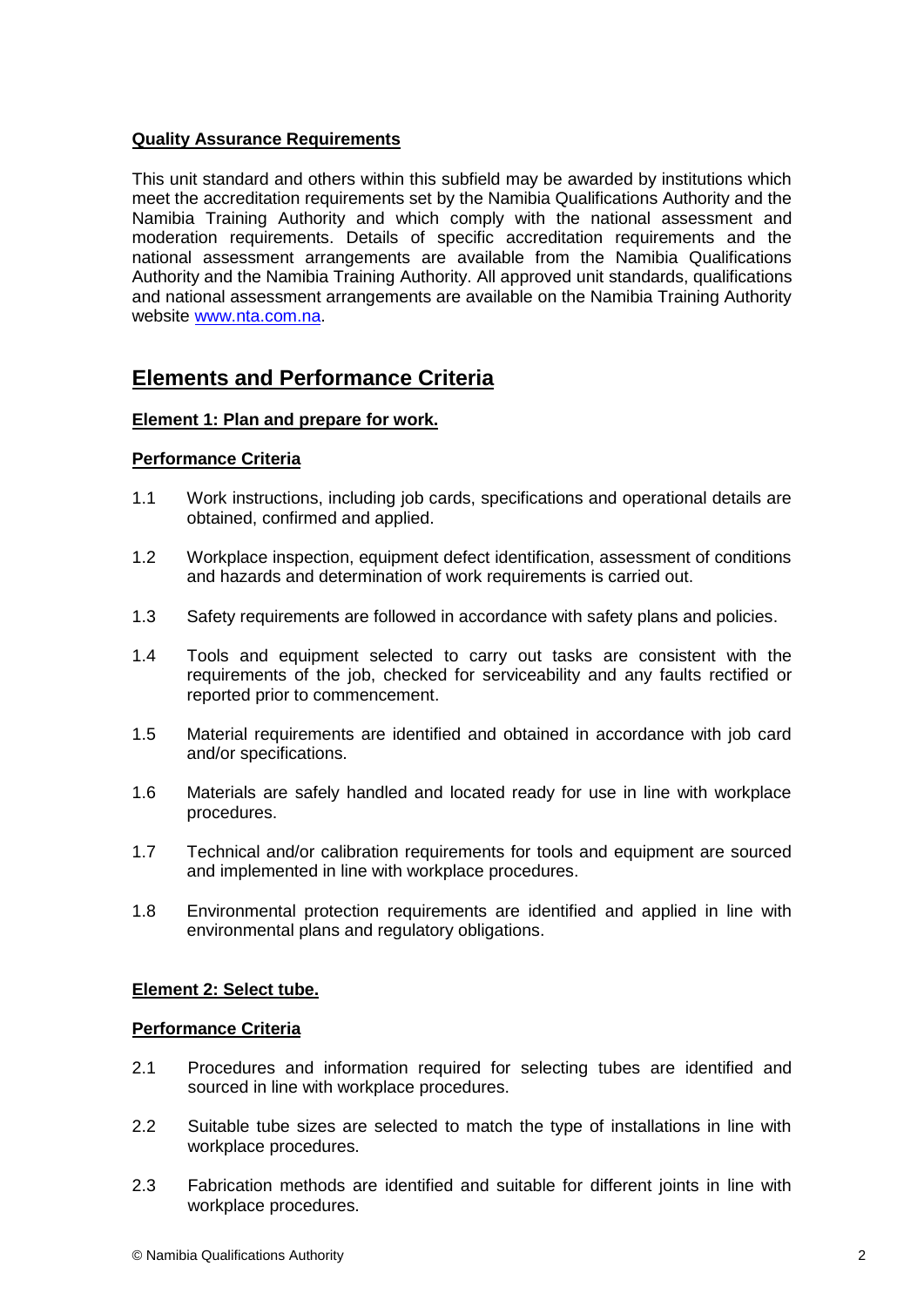# **Element 3: Cut and bend copper tube.**

# **Range**

Cutting and bending tools may include but are not limited to tube cutter and lever type benders  $(\frac{1}{4}, \frac{1}{2}, \frac{3}{4}, \frac{3}{8}, \frac{5}{8})$  and spring benders.

# **Performance Criteria**

- 3.1 Procedures and information required for cutting and bending copper tubes are identified and sourced in line with workplace procedures.
- 3.2 Copper tube is selected, cut and reamed in line with workplace procedure.
- 3.3 Copper tubes are bend using lever bender and spring bender in line with workplace procedures.

# **Element 4: Flare and swage copper tube.**

#### **Range**

Tools may include but is not limited to flaring kit and swaging tool, tube cutter, file and ream.

#### **Performance Criteria**

- 4.1 Procedures and information required for flaring and swaging copper tube are identified and sourced in line with workplace procedures.
- 4.2 Copper tube is flared in line with workplace procedures.
- 4.3 Copper tube is swaged in line with workplace procedures.

# **Element 5: Form tube.**

# **Range**

Tube forming includes joining tubing using fittings, construct leak proof flares and construct swaged joints.

# **Performance Criteria**

- 5.1 Procedures and information required for tube forming are identified and sourced in line with workplace procedures.
- 5.2 Tubes are joint using fittings and swaged joint in line with workplace procedures.